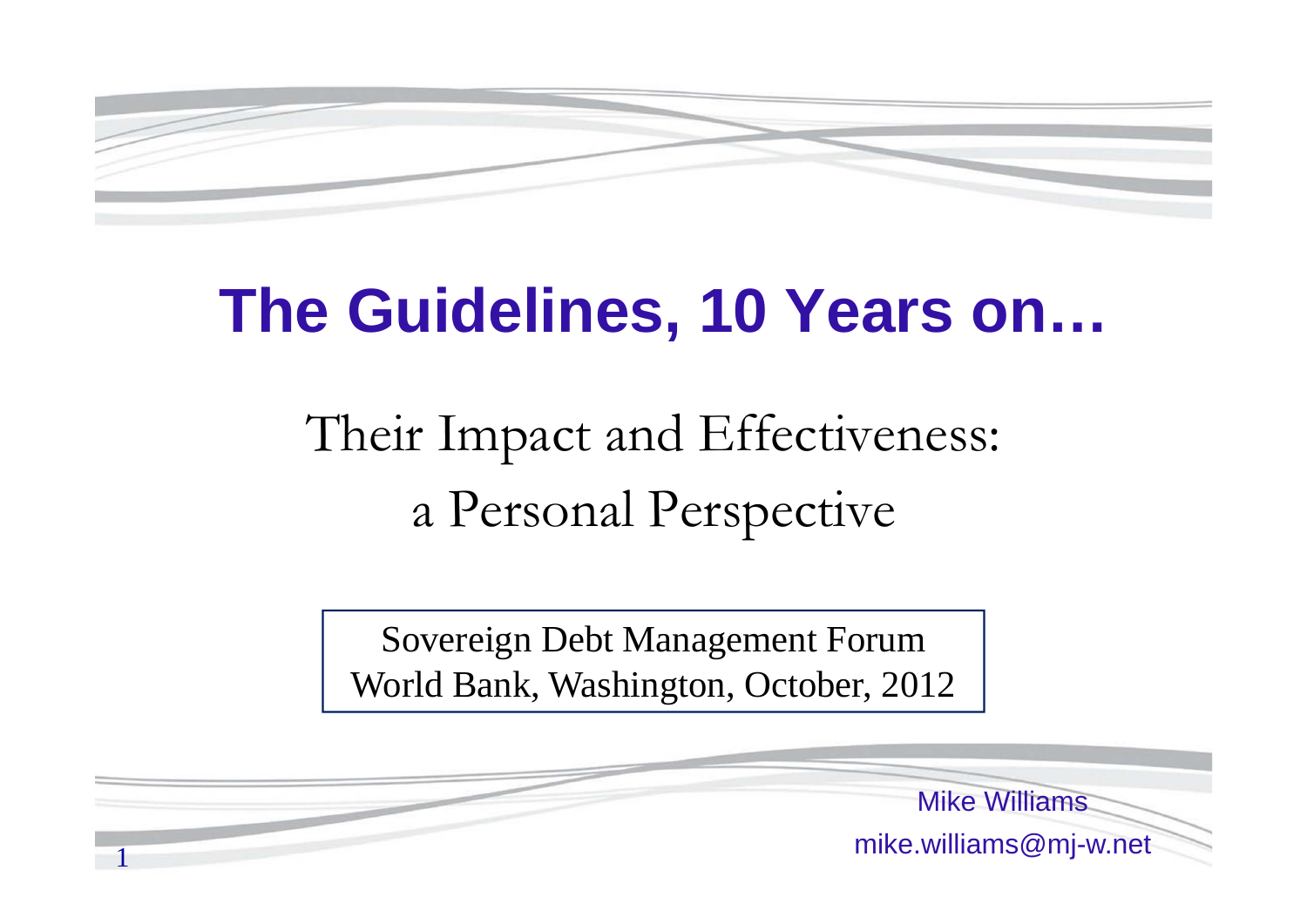### **Some Initial Assertions**

- The Guidelines created common objectives…
	- Focus on the structure of the aggregate portfolio; on strategy; on risk; and on professionalism
- • …and a shared language
	- Gave practitioners (and consultants) much more confidence to do the "right thing"
- • But
	- Detail is confusing for newcomers, and irrelevant for many LICs – *"Sound Practice in Government Debt Management" is*  more complete
	- Struggles to break into unfriendly governance structures
	- Overtaken by MTDS guidance, DeMPA more practical and user friendly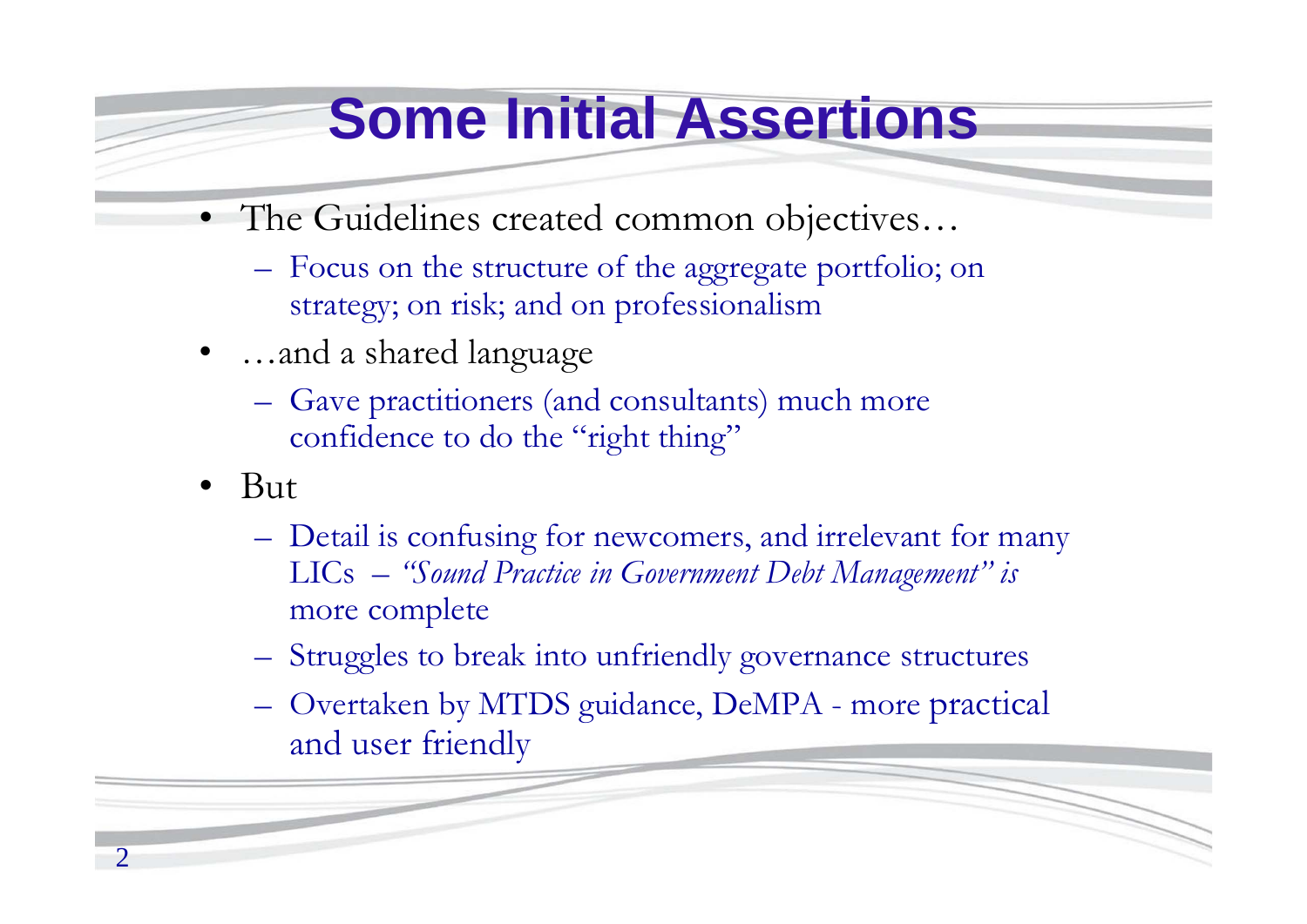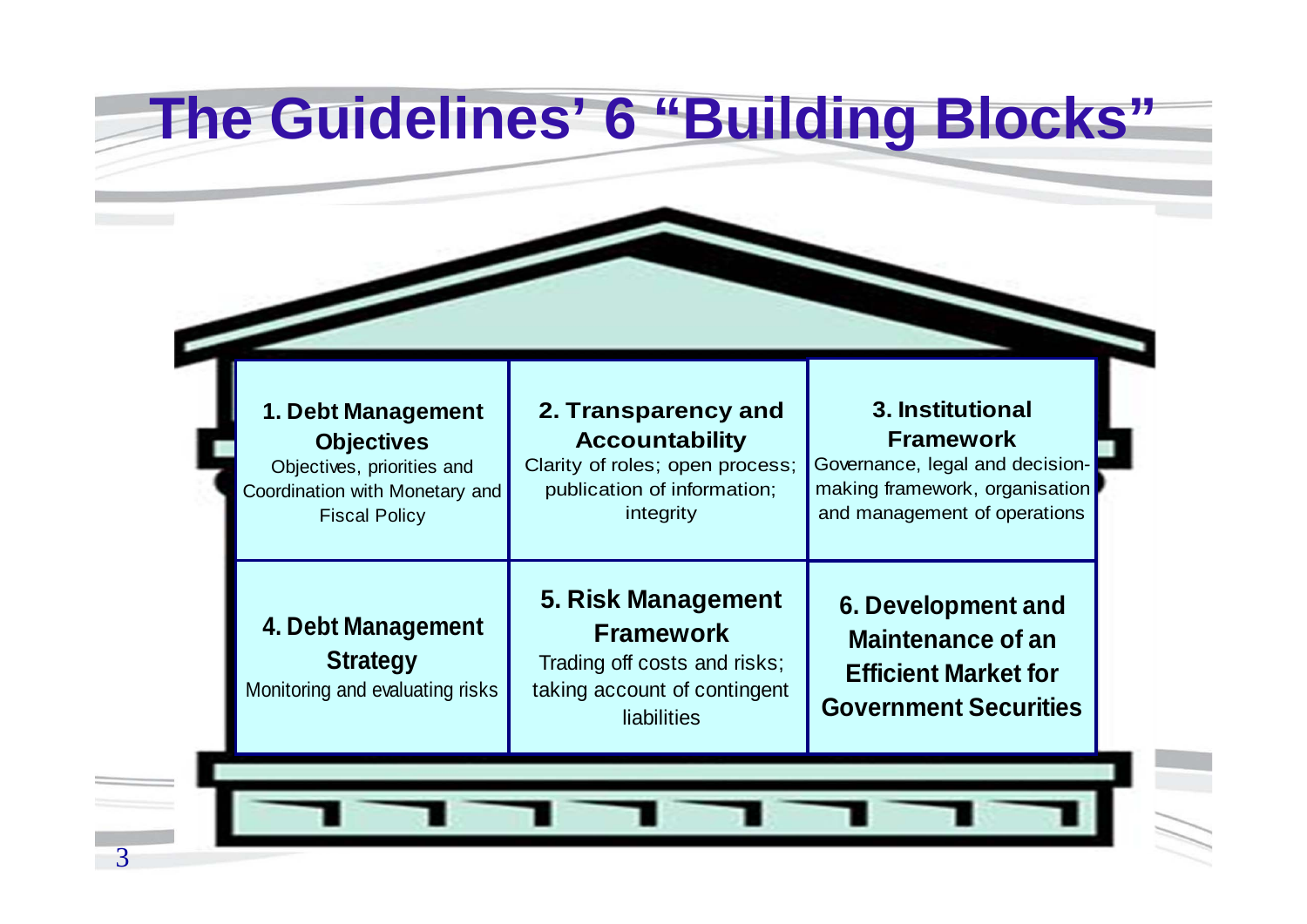### **1. Debt Management Objectives**

#### **Impact and Benefits**

- Greater clarity about objectives and policies
- Ensuring attention given to the whole debt portfolio
	- and market development
- Importance of "...medium to long term..." and "…prudent degree of risk…" well embedded in thinking

4

- Confusion about central government or public sector
	- an<br>M The public debt guidelines focus mainly on central government debt
	- Clarified in MTDS guidance
- ? Confusion with debt sustainability
	- an<br>M 2003 amendment a useful clarification, but still some misunderstanding
	- π Certainly in LICs but also by commentators in eg Eurozone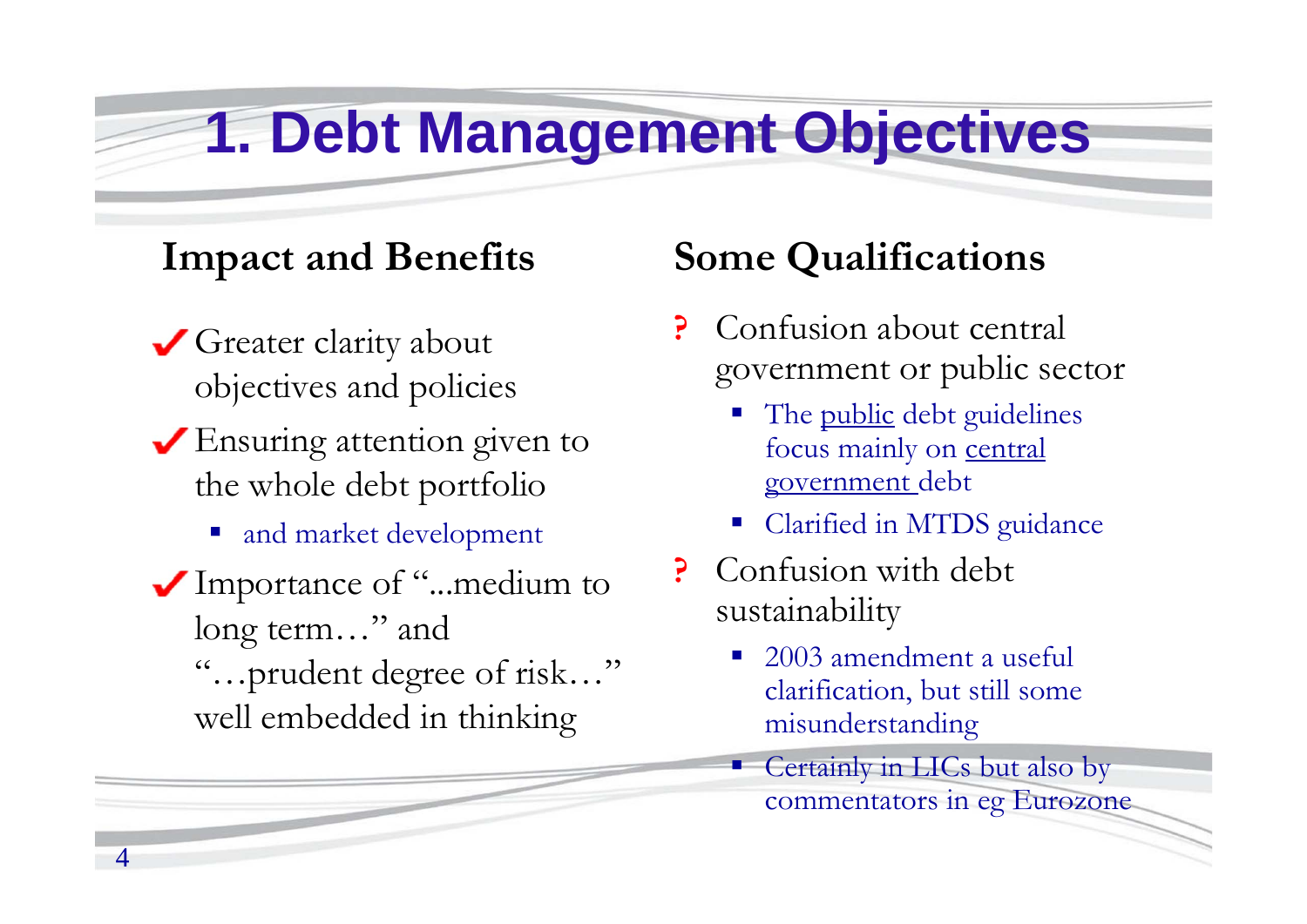### **2. Transparency and Accountability**

### **Impact and Benefits**

- Much greater openness about policies
- Basic data widely published

5

Need for separate website (or website page) understood

- Continues to be resisted in naturally secretive countries
- Accountability not well tested
	- External audit often weak outside core OECD
	- Parliament/Congress more concerned with debt sustainability or fiscal responsibility
	- a<br>M Commentators lack skills or resources to talk about risk; and criticise with benefit of hindsight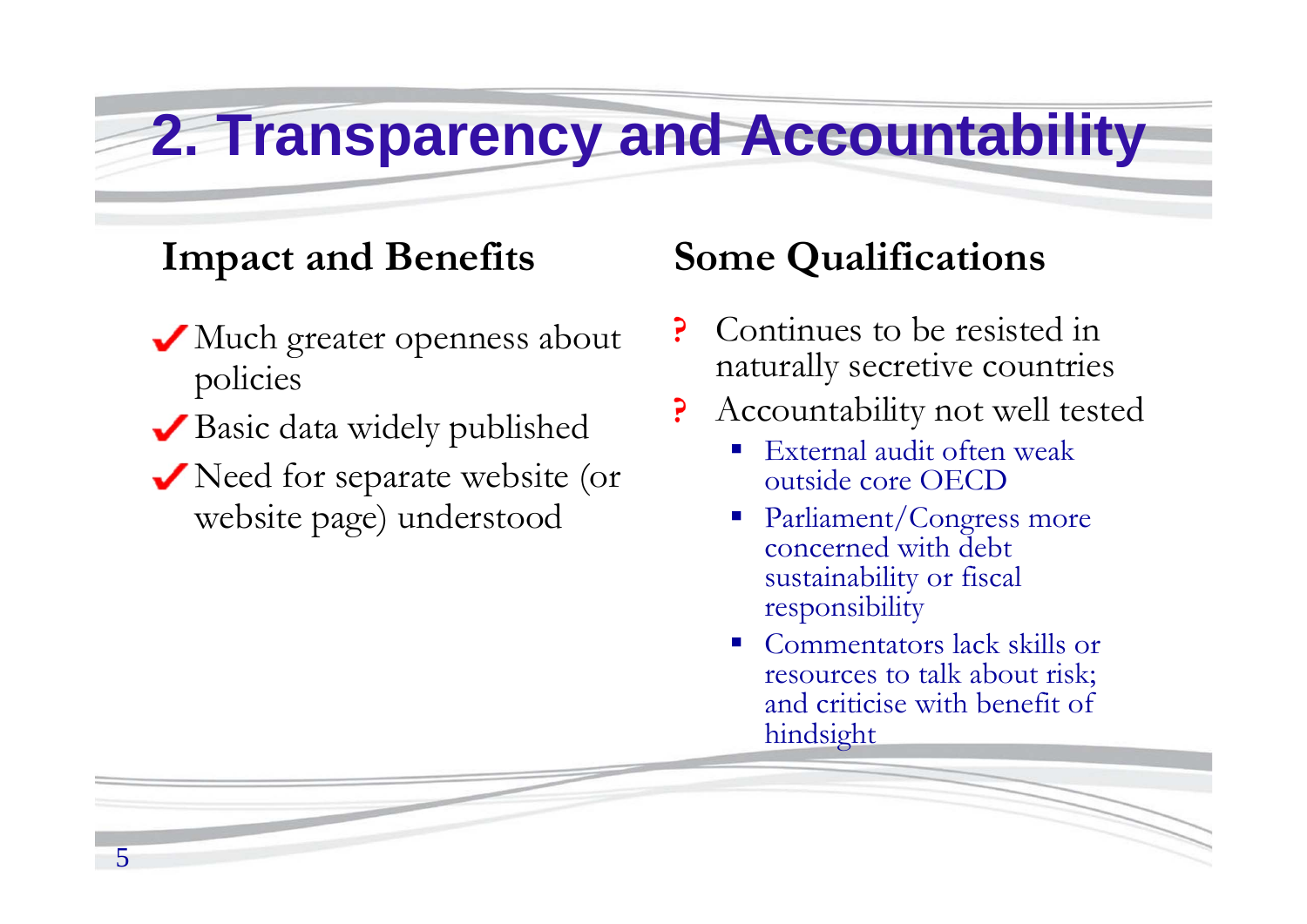# **3. Institutional Framework**

#### **Impact and Benefits**

- Many new and improved public debt laws
	- a<br>M Notably in transition countries
- Front, middle and back office concepts well established
- Widely quoted section of guidelines

6

- Some debt offices given too much 3  $autonomy = principal/agent problems$
- Integration of all debt management functions not always worked well
	- Resistance turf wars, silos, baronies…
	- a<br>M Execution of loans and credits very different from securities
	- a<br>M Powerful treasury functions often untouched – with damaging consequences [2 front offices etc]
- Patchy separation policy and execution
	- **Ministers insist on making decisions!**
	- Struggled to find and keep good staff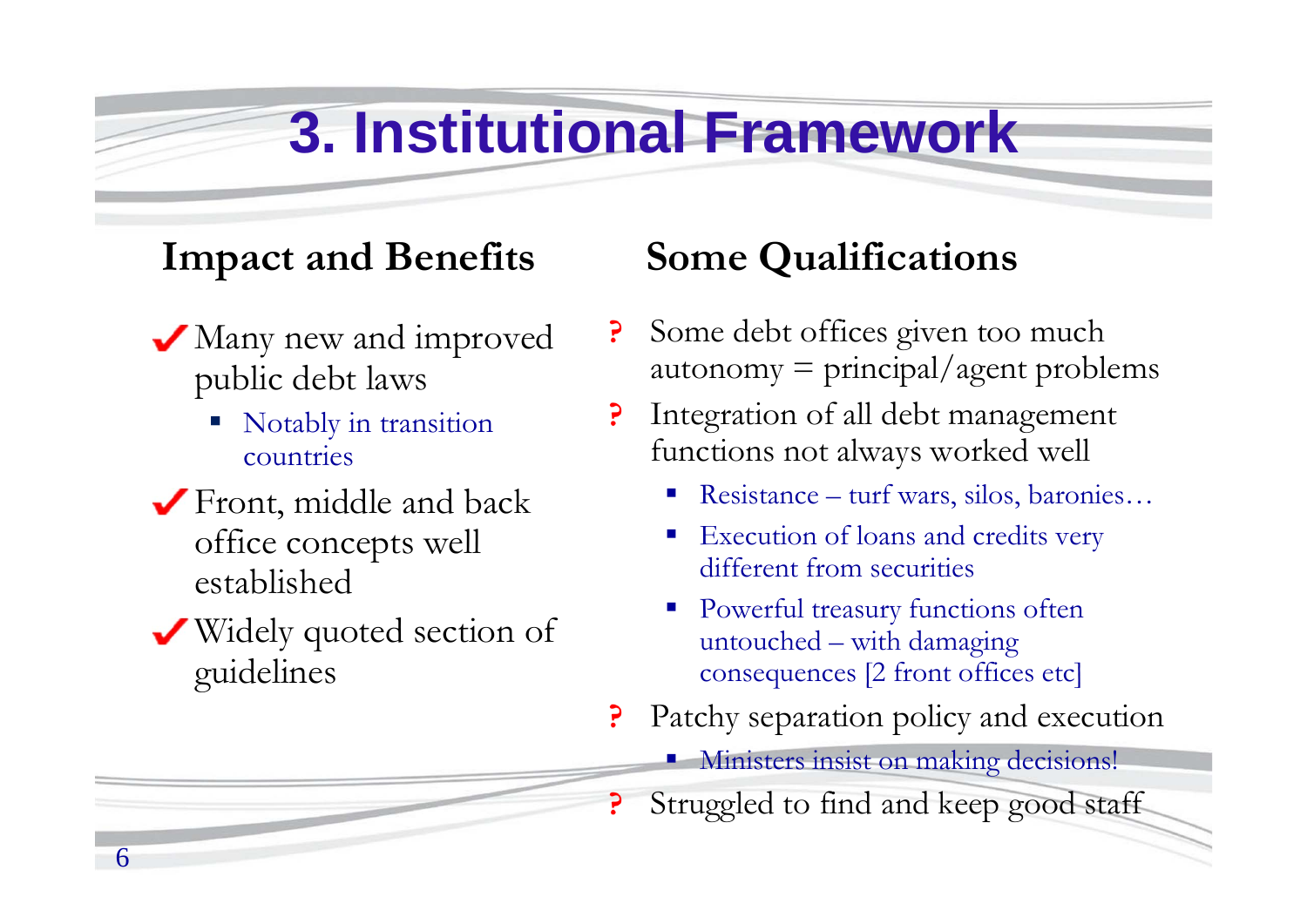### **4. Debt Management Strategy**

#### **Impact and Benefits**

- The heart of modern debt management
	- Recognition of the need for a strategy possibly the main outcome of the Guidelines
- Introduces concept of ALM and balance sheet [although follow through is complex]

7

- Not enough on how to develop strategy
	- p. Cost-risk trade off presented as part of risk management but not strategy?
	- p. Far too complicated for many LICs – and assumes good data
	- Subsequently had to emphasise that strategy does not necessarily require quantitative analysis
	- P. Superseded by MTDS guidance
- Weak on cash management P
	- P. and importance of integration with debt management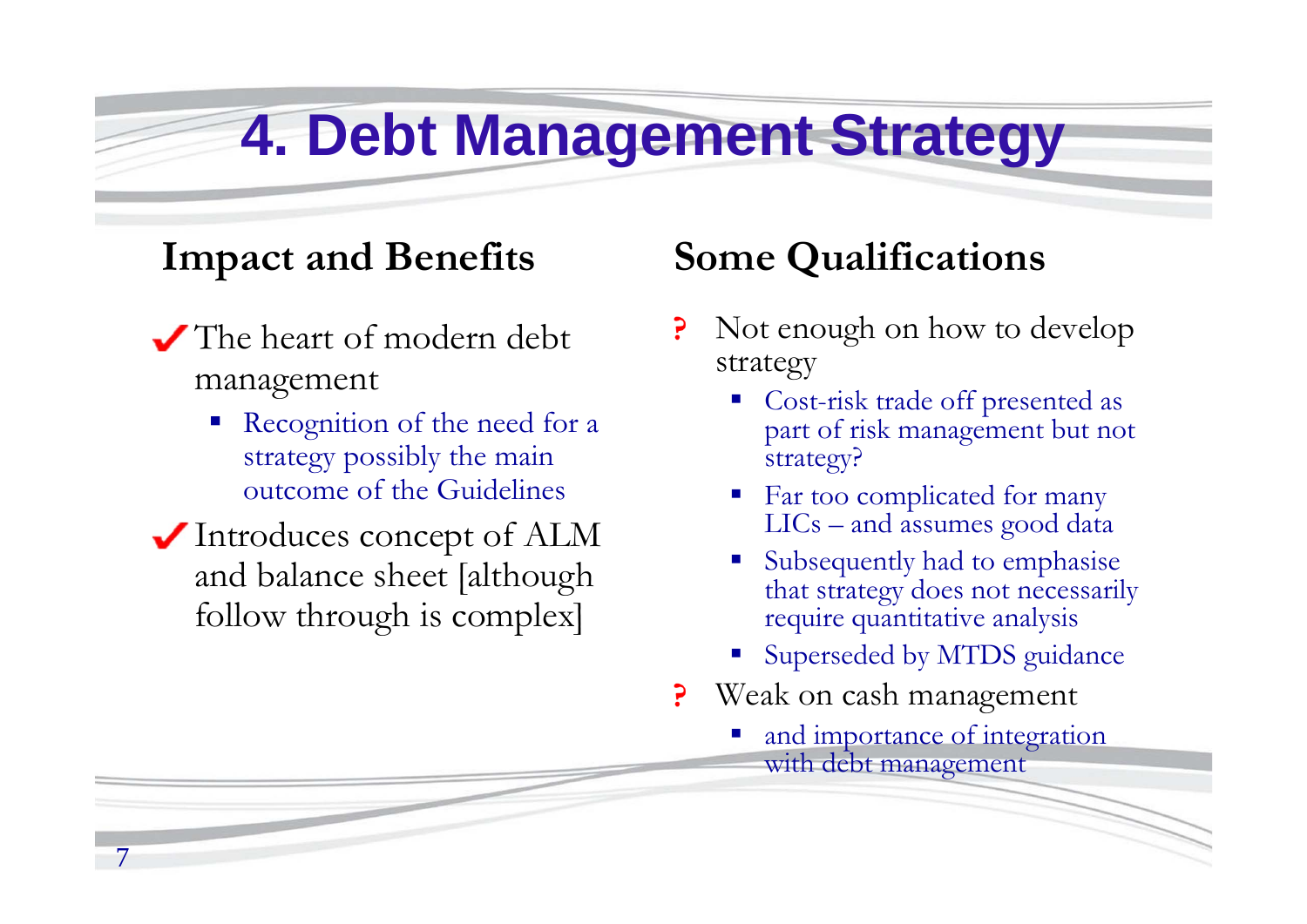### **5. Risk Management Framework**

#### **Impact and Benefits**

- Good on some of the details
	- Definitions of risk; risk categorisation widely quoted
	- Relevance of contingent liabilities
	- **Importance of stress tests**
- Warns about risks of active portfolio management

8

- Confusion between risk management framework and strategy
- ? Confusion about strategic and target benchmarks
	- Geared to active debt managers with a performance benchmark
- Fails to separate high-level risk strategy from control environment and managing day to day risks
- Insufficient awareness of P operational risk weaknesses (outside core OECD countries)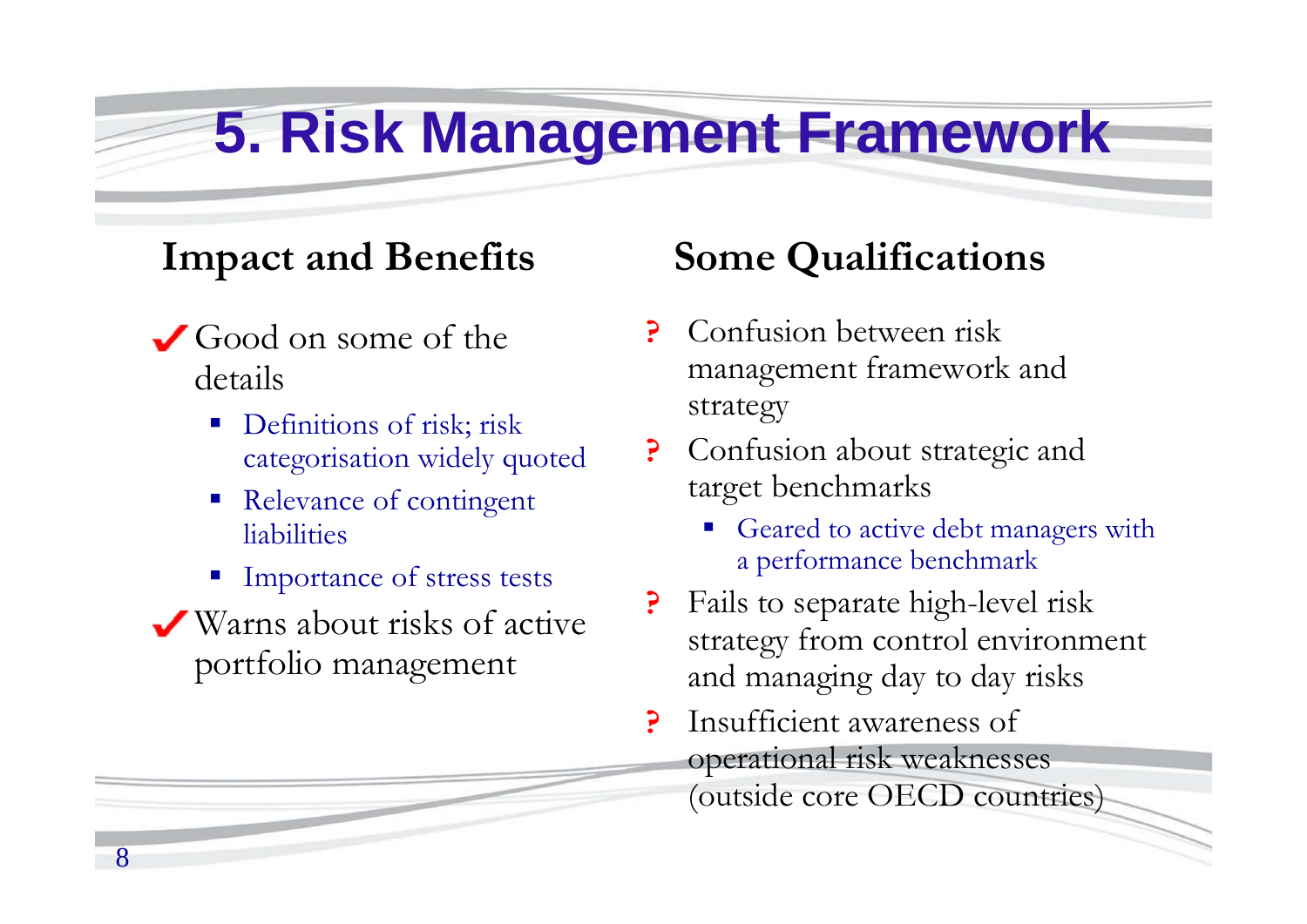## **6. Developing the Securities Market**

### **Impact and Benefits**

- Importance of domestic market development widely recognised
- The main challenge for many countries

9

- Progress often disappointing
	- Poor secondary market even where primary market is strong
- Where lies responsibility?
- IFIs' messages to LICs often P confusing
	- Imperative of concessionality not compatible with domestic market development
- External issuance more fun
	- **Siren calls of investment banks**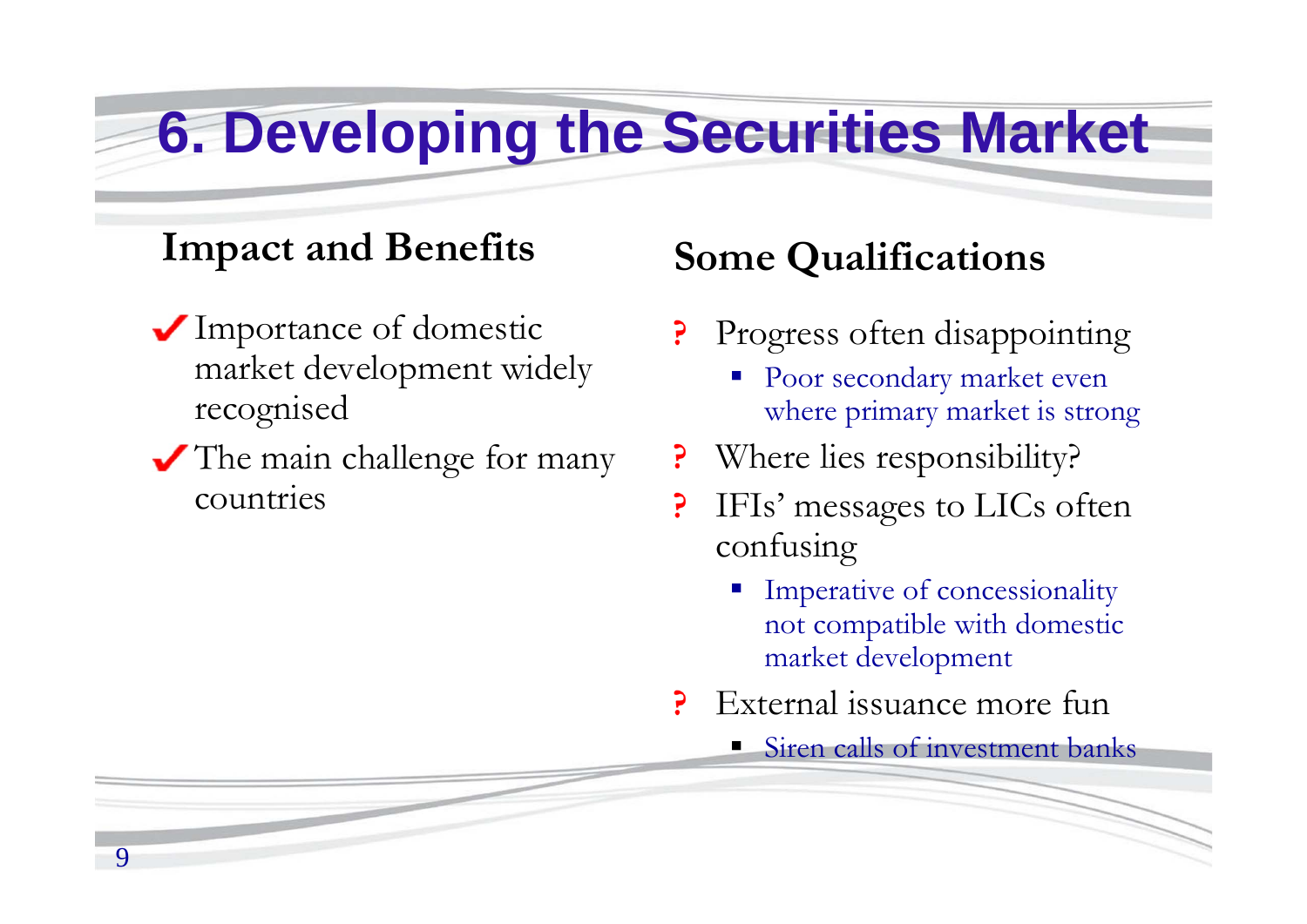### **Some Cross-Country Thoughts**

- •Guidelines a useful cross check for developed countries
- • Hugely beneficial in transition countries starting afresh, with good administrative cadre
- Less good where
	- Inflexible legislative environment
	- Unwillingness to embrace concepts or to break habits
		- Lack of senior management/ministerial support
		- Wrong appointments to head debt management units
	- Impossible to create structures in thin administrative environment
	- Do not bite on concerns of LICs dominated by managing loans and credits, not securities, and poorly maintained data
	- Debt sustainability is seen more concerning than debt structure